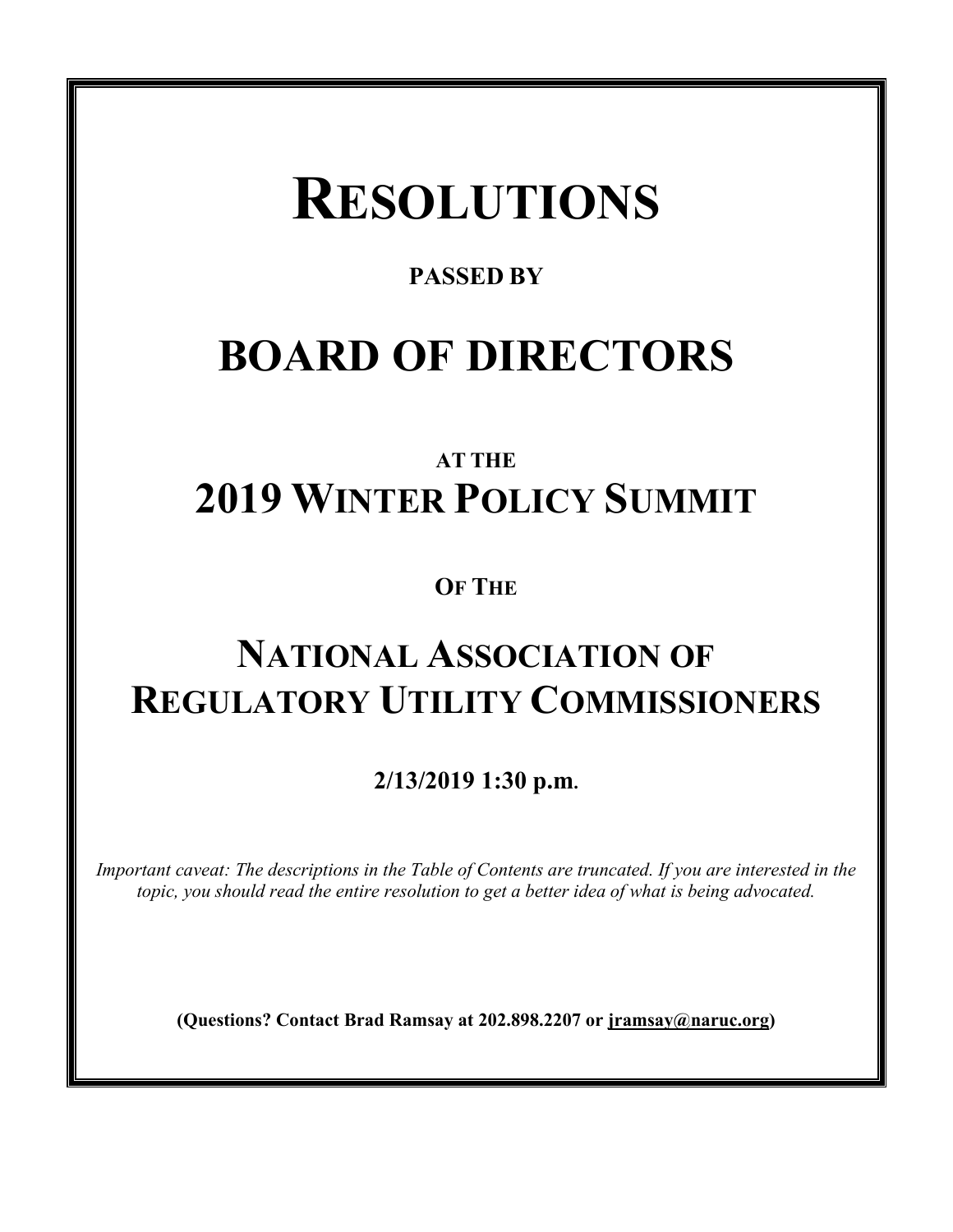### *TABLE OF CONTENTS*

#### *I. Committee on Energy Resources and the Environment*

#### *ERE-1 Resolution on Standby Rates for Partial Requirements Customers Page 1 Sponsor: Commissioner Trumbold*

*Resolution supports further discussion relating to the setting of standby rates for partial requirements customers that affect market entry and continued competitiveness of distributed generation; encourages regulators to consider whether the cost of standby rates discourages further deployment of combined heat and power ("CHP") and waste heat to power ("WHP"), and could harm CHP and WHP facility competitiveness; and encourages Commissioners to assure that standby rates for partial requirements customers acknowledge that: (a) effectively coordinating CHP and WHP with grid system operations reduces demand and costs; and (b) CHP and WHP have the potential to improve system reliability and resiliency.*

#### *II. Committee on Telecommunications*

#### *TC-1 Resolution to ensure the National Verifier is Properly Launched Page 3 so that Low-Income Consumers can Access the Federal Lifeline Program Sponsor: Commissioner Rhoades*

*Resolution urges the Federal Communications Commission and Universal Service Administrative Company SAC to work with the States to properly launch the National Verifier so that eligible low-income consumers can reasonably and efficiently sign up for the federal Lifeline program without undue burdens or delays.*

#### *III. Committee on Water*

#### *WC-1 Resolution Supporting EPA's WaterSense "Fix-a-Leak Week" in March 2019 Page 6*

*Resolution encourages the National Association of Regulatory Utility Commissioner members to participate in the Environmental Protection Agency's ("EPA") "Fix-a-Leak Week" by using any materials EPA provides and issuing an appropriate press release noting the EPA initiative and its support for it.*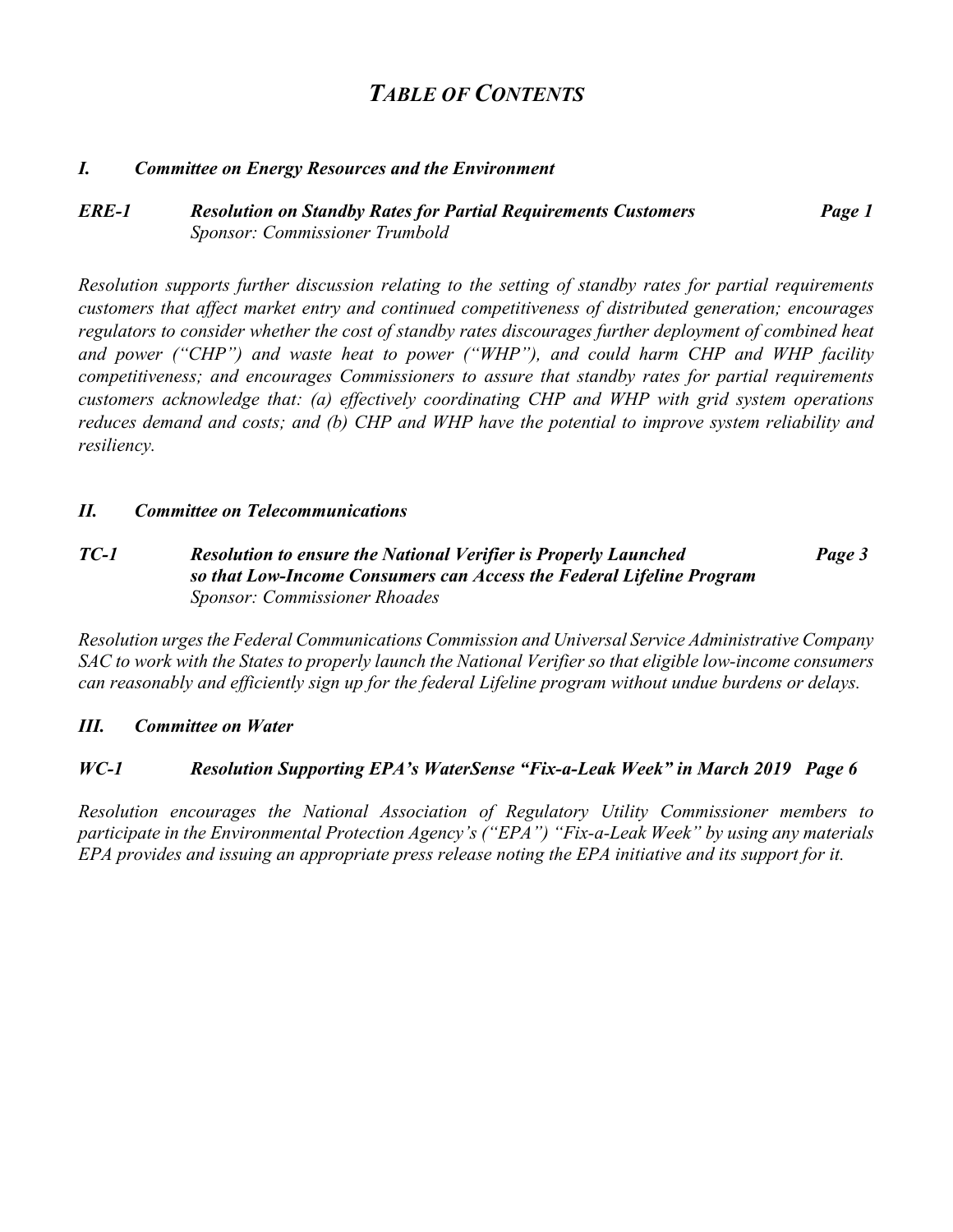#### *Resolution on Standby Rates for Partial Requirements Customers*

*Whereas* the National Association of Regulatory Utility Commissioners ("NARUC") and its members have long focused on energy efficiency, electric system reliability and resiliency, and reduction of greenhouse gas emissions;

*Whereas* combined heat and power ("CHP") can be a cost-effective way to produce two or more forms of useful energy from a single fuel source, often including both thermal energy and electricity;

*Whereas* waste heat to power ("WHP") is the process of capturing heat discarded by an existing process and using that heat to generate power with no additional fuel, combustion or emissions;

*Whereas* CHP and WHP are forms of distributed generation that can provide benefits for consumers and to U.S. businesses in the form of reduced energy costs, reduced risk of electric grid disruption and enhanced energy reliability, stability, and resilience in the face of uncertain electricity prices and major disruptive events;

*Whereas* CHP and WHP can provide benefits for the nation by lowering the need for other, less efficient sources of new electric generation capacity, avoiding transmission and distribution costs, creating markets for domestic energy sources, developing and maintaining employment opportunities for skilled labor, optimizing the use of our nation's abundant supply of natural gas, and reducing emissions;

*Whereas* CHP can provide services in a microgrid in ways that can help enable better use of other clean energy sources;

*Whereas* federal law recognizes these benefits by affording Qualifying Facility status to CHP and WHP systems and the executive branch in 2012 established a national goal of increasing CHP deployment by approximately 50%by 2020;

*Whereas* in 2008 NARUC passed a resolution explicitly urging commissions to "consider the adoption of regulatory policies that protect consumers while addressing barriers to increased use of CHP related to standby rate design;"

*Whereas* in 2012 NARUC passed a resolution encouraging State public service commissions to evaluate opportunities for CHP, encourage cost effective investment in CHP, and evaluate regulatory mechanisms to best deploy these technologies;

*Whereas* in 2013 NARUC passed a resolution supporting the inclusion of WHP technologies in State and federal clean energy policies and programs;

*Whereas* despite these resolutions and the widespread recognition of these benefits, the technical and economic potential for CHP and WHP far exceeds their deployment;

*Whereas* many utility companies have "standby" rates for customers taking "partial-requirements service" that may be confusing, might not be based on cost-of-service principles, and may fail to account for the benefits that these systems offer to the grid;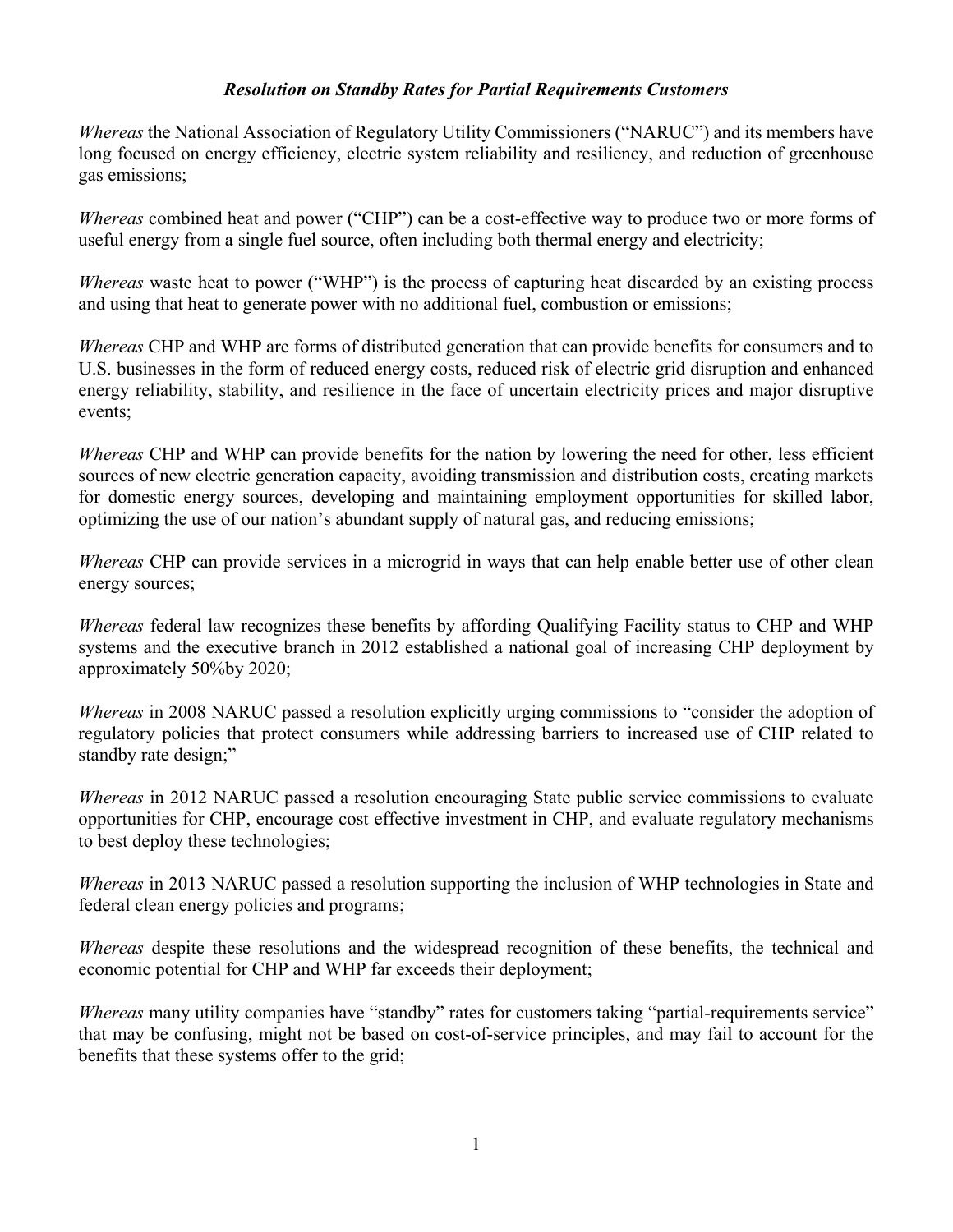*Whereas* the NARUC Distributed Energy Resources Rate Design and Compensation manual provides that standby rates should reflect actual system costs and clarifies that charges should not discourage investment in CHP by potential customers;

*Whereas* encouraging or requiring CHP or WHP hosts to schedule maintenance during off-peak times and distinguishing between scheduled and unscheduled outages can reduce utility system demand and costs;

*Whereas* the rates for partial requirements service should be as simple, transparent, and consistent as practical; *now therefore be it*

*Resolved* that the Board of Directors of the National Association of Regulatory Utility Commissioners, convened at its 2019 Winter Meeting in Washington, D.C., supports further discussion relating to the setting of standby rates for partial requirements customers that affect market entry and continued competitiveness of distributed generation; encourages regulators to consider whether the cost of standby rates discourages further deployment of CHP and WHP, and could harm CHP and WHP facility competitiveness; and encourages Commissioners to assure that standby rates for partial requirements customers acknowledge that: (a) effectively coordinating CHP and WHP with grid system operations reduces demand and costs; and (b) CHP and WHP have the potential to improve system reliability and resiliency.

*Sponsored by the Committee on Energy Resources and the Environment Adopted by the NARUC Board of Directors on February 13, 2019*

*\_\_\_\_\_\_\_\_\_\_\_\_\_\_\_\_\_\_\_\_\_\_\_\_\_\_\_\_\_\_\_\_\_*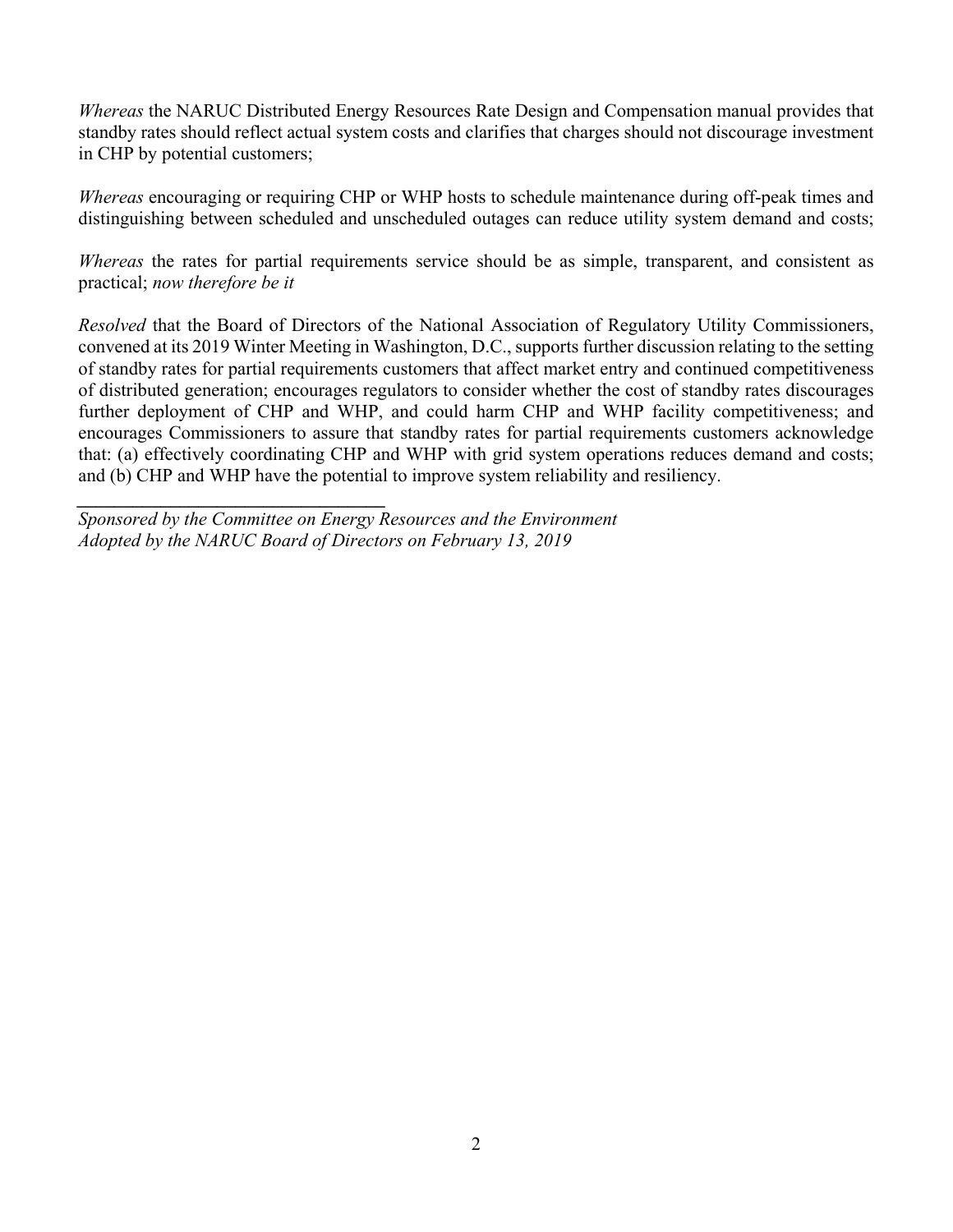#### *Resolution to ensure the National Verifier is Properly Launched so that Low-Income Consumers can Access the Federal Lifeline Program*

*Whereas* since 1985, the federal Lifeline program has provided eligible low-income households with affordable access to telecommunications services so that low-income households can be connected to jobs, healthcare, education, family, and friends;

*Whereas* currently, approximately 9 million households participate in the Lifeline program, receiving \$9.25 per month in Lifeline benefits from the Universal Service Fund;

*Whereas* in the Third Report and Order, *In the Matter of Lifeline and Link Up Reform and Modernization,*  31 F.C.C. Rcd. 3962 ¶¶ 5, 7, 126-166 (2016), the Federal Communications Commission ("FCC") modernized the federal Lifeline program by expanding Lifeline to include broadband service and by establishing the Lifeline National Eligibility Verifier ("National Verifier") to address "waste, fraud, and abuse;"

*Whereas* the FCC's objectives for the National Verifier were threefold: to (1) protect against and reduce waste, fraud, and abuse; (2) lower costs to the federal Universal Service Fund and Lifeline providers through administrative efficiencies; and (3) improve service to beneficiaries by facilitating choice and improving the enrollment experience;

*Whereas* following a brief, five-month soft launch, on November 2, 2018, the Universal Service Administrative Company ("USAC") implemented the National Verifier hard launch in six states: Colorado, Mississippi, Montana, New Mexico, Utah, and Wyoming; and on January 15, 2019, USAC implemented the National Verifier hard launch in six additional states and territories: Guam, Hawaii, Idaho, New Hampshire, North Dakota, and South Dakota. On December 4, 2018, USAC implemented the National Verifier soft launch in North Carolina, Tennessee, Missouri, and Pennsylvania and is slated to meet the FCC's mandate of launching in all 50 states by the end of 2019;

*Whereas* consumer groups, public utilities commissions, and Lifeline providers have identified significant shortcomings that undermine the three FCC objectives for the National Verifier as illustrated in comments filed in WC Docket Nos. 17-287, 11-42, 09-197, by, *e.g.*, the National Lifeline Association (December 18, 2018), Nebraska Commissioner Crystal Rhoades (December 17, 2018), the National Association of Regulatory Utility Commissioners ("NARUC") (August 10, 2018), New America's Open Technology Institute, Access Humboldt, Benton Foundation, Center for Rural Strategies, Common Cause, Consumers Union, Electronic Frontier Foundation, Free Press, National Association for the Advancement of Colored People, National Consumers League, National Digital Inclusion Alliance, National Hispanic Media Coalition, Native Public Media, Public Knowledge, Greenlining Institute, and United Church of Christ (August 10, 2018), as well as the July 5, 2018 Emergency Petition filed by Q Link Wireless;

*Whereas* in July 2018, NARUC already passed a resolution urging the FCC to order USAC to incorporate application programming interfaces ("APIs"), into its National Verifier implementation;

*Whereas* the issues that have been raised include: (1) new eligibility documentation requirements that prevent the use of the Supplemental Nutrition Assistance Program ("SNAP"), Electronic Benefits Transfer ("EBT") card or the Medicaid enrollment card as acceptable proofs of Lifeline eligibility; (2) lengthy and complex paper application forms that include an "initialing" requirement pursuant to 47 C.F.R. §  $54.410(d)(3)$  to indicate acknowledgement and consent; and (3) the lack of adequate state or federal qualifying program databases for the National Verifier to perform automated eligibility verification;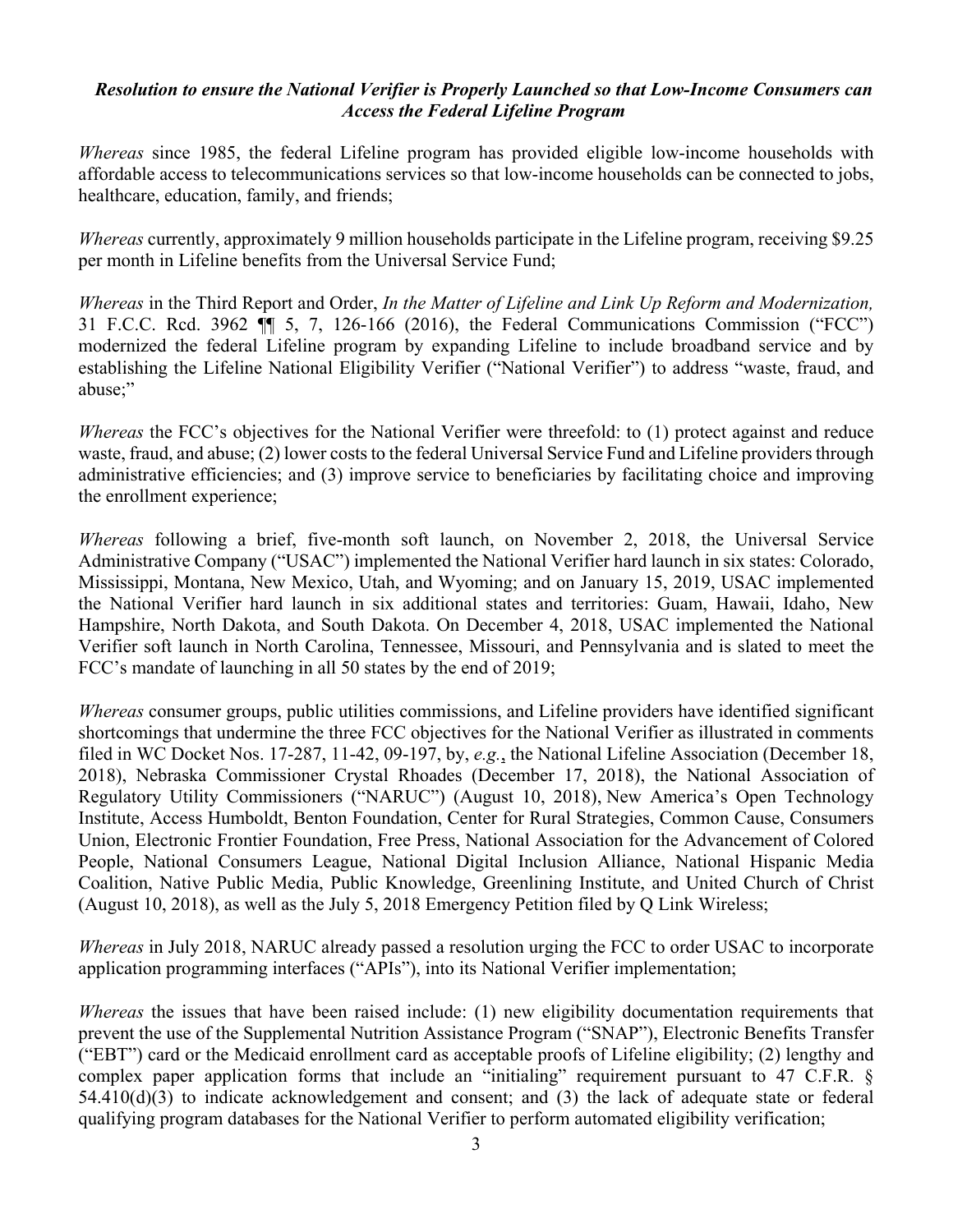*Whereas* USAC, as directed by the FCC has indicated that it will now require a level of additional proof associated with low-income program participation designed to ensure that a consumer is a *current* participant in one of the five federal low-income programs used to qualify for Lifeline. Specifically, USAC has announced that a copy of a consumer's SNAP EBT card will no longer be sufficient proof of the consumer's current participation in the SNAP program because the SNAP card does not include either an "issued on" date within the prior 12 months or an "expiration date." If this change in Lifeline policy is implemented, it will preclude Lifeline providers from continuing to accept SNAP EBT cards and, in some instances Medicaid enrollment cards, as proof of Lifeline eligibility. This change was not contemplated by the States upon review of the FCC's rules, and appears to be inconsistent with FCC requirements;

*Whereas* for years, eligible low-income consumers have provided and Lifeline providers have accepted SNAP EBT cards and Medicaid cards as proof of eligibility, though all SNAP benefit cards and many Medicaid enrollment cards do not include issuance or expiration dates on the card itself;

*Whereas* the FCC in the *Lifeline Reform Order,* 27 F.C.C. Rcd. 6656 ¶ 101, explicitly states that SNAP EBT cards and Medicaid enrollment cards are acceptable documentation of program-based eligibility;

*Whereas* eliminating these forms of documentation can only undermine the program as more Lifeline enrollees qualify through participation in SNAP and Medicaid than through any other federal low-income programs;

*Whereas* in many cases, a SNAP or Medicaid card is the only documentation in a Lifeline applicant's possession to demonstrate participation in the qualifying Federal program. Due to the transient nature of the Lifeline customer base, many eligible customers do not hold onto their initial SNAP or Medicaid enrollment letter, and will face additional challenges obtaining another physical proof;

*Whereas* at least one carrier estimates that approximately 25 % of their subscribers currently use their SNAP or Medicaid card to qualify and enroll;

*Whereas* the FCC has directed USAC to hard launch certain States without having gained access to major federal or state benefits program databases, such as the SNAP and Medicaid databases. This shortcoming significantly undermines the efficiency and effectiveness of the National Verifier. Without access to the databases, the National Verifier will not be able to perform automated, near-real time eligibility verification. Instead, they have to rely on the manual verification process that may be costlier and more time consuming with higher potential for errors;

*Whereas* to avoid an over-reliance of the manual enrollment process in States where the National Verifier has been, or will be, launched without the databases needed for the automated verification process, the FCC should direct USAC to accept proof of eligibility generated through third-party access to state databases, including proof of eligibility generated through Managed Care Organizations' ("MCO") access to state Medicaid databases;

*Whereas* as one of the wireless carriers points out in its August 2018 Emergency Petition for an order directing the USAC to alter the National Verifier processes, filed in WC Docket Nos. 17-287, 11-42, 09- 197, such access could help mitigate the efficiency losses and reduce the risk of fraud and abuse created by the manual verification process;

*Whereas* paper applications are important to many Lifeline applicants because some applicants are not comfortable filling out forms online for security reasons; are disabled and cannot access broadband and a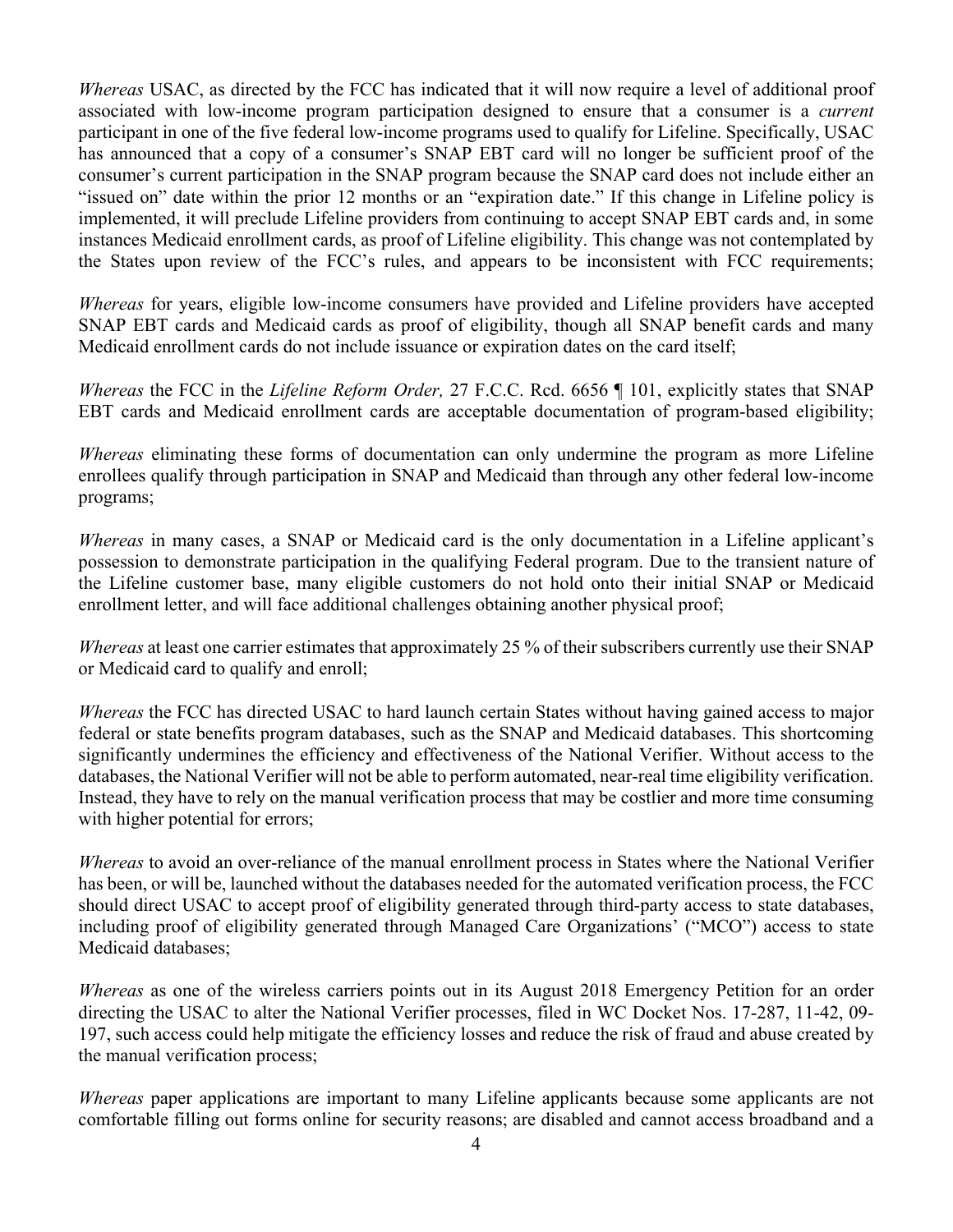computer; or otherwise require a friend or family member to assist with understanding and filling out the application in a home or other setting where a computer is not readily available. Some Lifeline providers estimate that 10% of its Lifeline subscribers sign up via paper applications per year;

*Whereas* in the newly revised paper application, applicants are required to acknowledge and/or agree to nine different statements by initialing nine separate boxes to signify their assent. However, many applicants incorrectly interpret the boxes as checkboxes, check-marking each statement rather than initialing it. Because of this, these applications are rejected by the National Verifier and Service Providers for the non-National Verifier states. The "initialing" requirement is codified as 47 C.F.R. § 54.410(d)(3);

*Whereas* in July 2018, the FCC, working closely with USAC, changed the paper application by way of Public Notice DA 18-161, from a service provider specific one page application to a standardized eight page application. The paper application with detailed legal disclosures, blank spaces, and significant fine print is not well-designed for comprehension by many low-income consumers. For example, many potential applicants are apparently so intimidated by the length and complexity of the application that they decline to complete the application. A Lifeline provider estimates that since July, after the National Verifier launched in six States, he number of paper applications submitted has declined by approximately 51%; *now therefore be it*

*Resolved* that the Board of Directors of the National Association of Regulatory Commissioners, convened at its 2019 Winter Policy Summit in Washington DC, urges the FCC and USAC to work with the states to properly launch the National Verifier so that eligible low-income consumers can reasonably and efficiently sign up for the federal Lifeline program without undue burdens or delays; *and be it further*

*Resolved* that NARUC urges USAC to follow the rules set forth by the FCC for the proof of eligibility; streamline the Lifeline paper application; ensure that critical state/federal databases for eligibility programs such as SNAP and Medicaid are accessible in states where the National Verifier has been launched or is being launched; and allow Lifeline providers to provide MCO-generated proof of eligibility for Medicaid recipients, until such time as the National Verifier is otherwise able to handle these matters in a satisfactory manner.

*Sponsored by the Committee on Telecommunications Adopted by the NARUC Board of Directors on February 13, 2019*